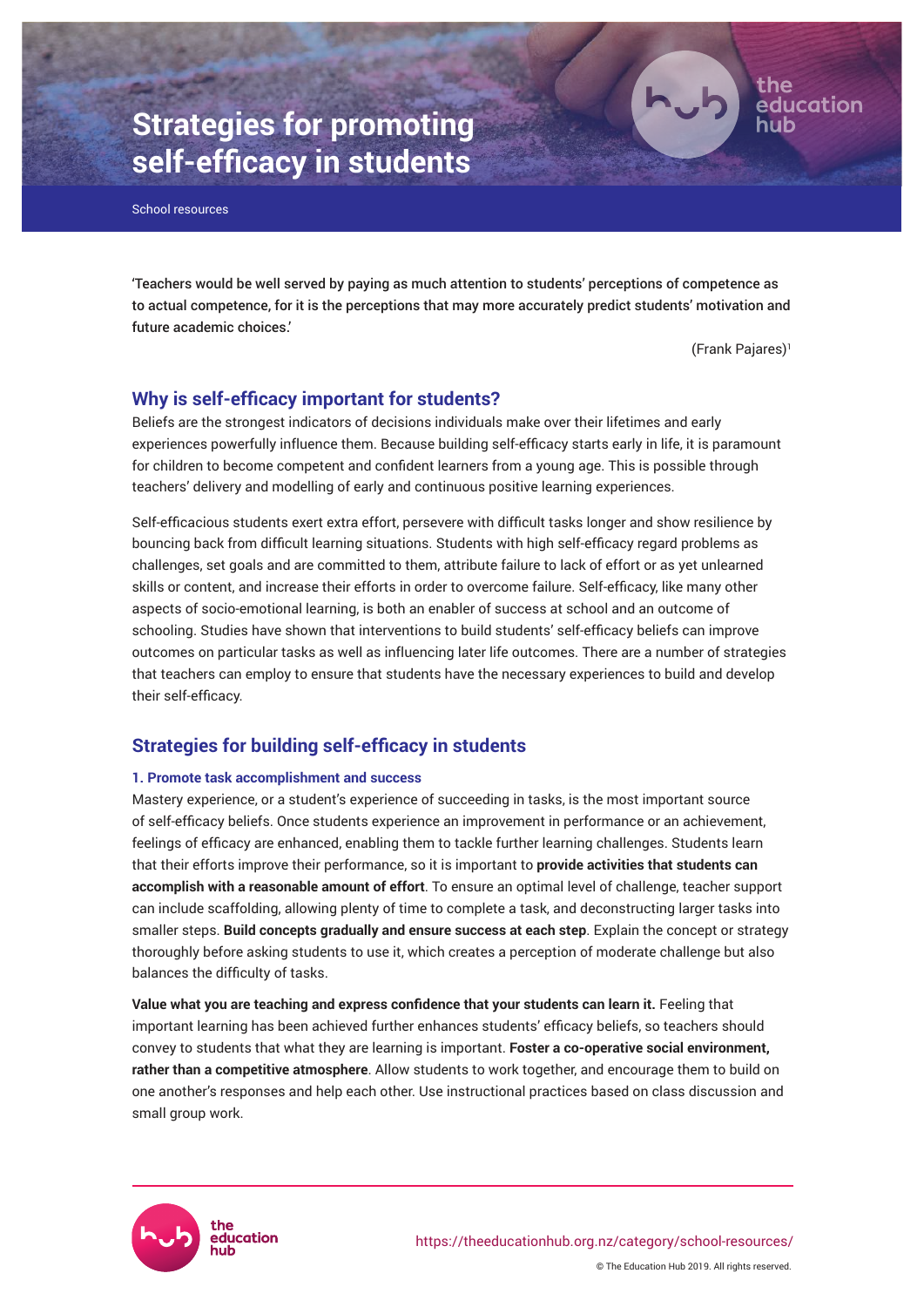#### **2. Provide daily problem-solving opportunities**

Another way to provide mastery experiences is through regular problem-solving activities. To foster competence and confidence, **make the problems appropriately challenging, but non-routine**. After a while, students will become comfortable and more confident, and feel able to move to more challenging problems. The impact of challenge on students' sense of self-efficacy depends on students' perceived autonomy and choice, their knowledge and skills, and the support they receive from their teacher and peers. **Use questions that foster thinking and that ask students to justify their thinking.** Help students learn how to explain why they are doing something and then ask them to explain to the class, or have pairs question each other: 'I see you did \_\_\_. How did you come up with that?'

#### **3. Encourage peer modelling**

Peers are the second most important influence on self-efficacy beliefs. Peer modelling can be more effective than teacher modelling, especially as some students may doubt that they can ever attain the teacher's level of competence. However, choose your models carefully. The best peer models are those that make errors at first and express doubt about their self-efficacy ('I'm not sure I can do this'). The teacher supports these peer models by giving prompts, and the model then successfully completes the task. He or she can be questioned about how they overcame failure and developed mastery. This kind of model, called a 'coping' model, is more effective than a 'mastery' model who performs the task correctly and verbalises high self-efficacy and ability ('I'm good at this' or 'That was easy'). Most students tend to see themselves as being more like the coping model than the mastery model. Try to **identify suitable coping models from within your class**, but be wary of influential students who offer themselves as mastery models. If your model does not make mistakes or experience difficulties, ensure that you **ask questions about how they worked out challenges in order to elicit coping strategies.** Alternatively, you might act as a coping model yourself, or make empathetic statements such as 'At this point, you might be getting confused', or 'You might believe you've gone wrong'.

#### **4. Foster goal setting and provide meaningful feedback**

Although involving students in setting their own goals can lead to greater satisfaction for the student, giving a student a goal you as a teacher wish them to achieve can have a larger impact on self-efficacy because it indicates your belief in the student's capabilities. **Encourage students to compare present performance against a goal and also against previous performance**. Convey tasks and activities as goals to be accomplished, then frame completion as success. Help students to identify any obstacles they foresee in accomplishing the goal, and help them brainstorm potential strategies they can use to overcome these. **Give specific instruction in goal setting** by starting with a general goal and discussing how to revise it so it is specific and realistic, as well as how to break it into a subset of smaller goals. For example, 'I want to have great study habits' might be transformed into 'I will learn a reading comprehension strategy', 'I will practise each part at a time', and 'I will monitor my performance after each comprehension test'. Have students write goals, then in pairs try to revise and improve them.

**Make feedback frequent, detailed and positive**. Offer feedback emphasising goal progress and highlighting personal capacities in order to increase students' self-efficacy. Feedback should refer to what students are learning rather than simply evaluating their answers as correct or incorrect. When students give an incorrect response, examine their thinking processes to ascertain why they misunderstood. Use this opportunity to re-teach or clarify, so as to further support the student's efficacy. **Focus on effort and strategies in attributing the reason for success**: for example, 'the effort you showed by restudying the words you missed paid off - look at the improvement you've made'. **Teach students to expect to make mistakes, and treat mistakes as opportunities to learn and gain useful feedback from others**. This can retrain students' interpretations of setbacks and build resiliency.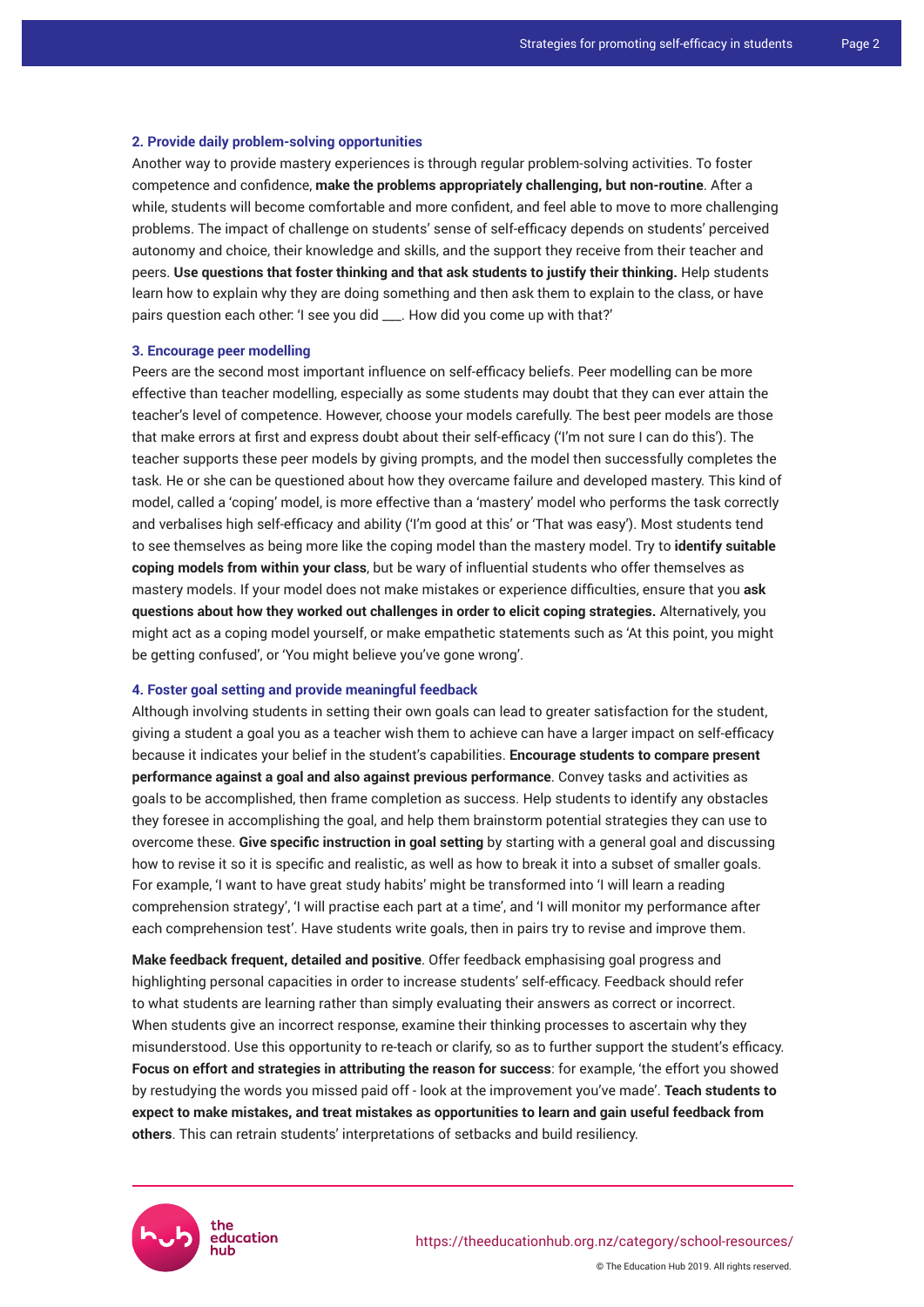#### **5. Use self-assessment**

Have students write comments or questions in the last few minutes of class. Address these the next day. This encourages students to think about what they do/do not understand and helps them see how they are learning. Tell students every day how they are progressing and what they learned the day before. Some students need to be convinced that they can learn and are learning.

### **6. Affirm students' identities as learners**

Students may be better able to accept difficulties if they have affirmed other aspects of self which strengthen their sense of self-efficacy. Have students write self-affirming statements consisting of brief reflections on their most important values, characteristics, relationships and goals. These affirmations of values and goals can boost students' sense of their resources to cope with challenges, and to view threatening events — such as negative feedback or making errors — as less powerful and less significant for their self-concept.

## **Trust survey for students**

The following survey can help teachers determine students' perceptions of their teacher's ability to teach them and their confidence in their own ability to learn. As self-efficacy tends to be task or domain specific, it may be useful to use this survey in different subject areas.

1 - disagree  $2 -$  mostly disagree  $3 -$  mostly agree  $4 -$  agree

| <b>STUDENT TRUST SURVEY</b> |                                                          | $\mathbf{2}$ | 3 |  |
|-----------------------------|----------------------------------------------------------|--------------|---|--|
| 1                           | Teachers are always ready to help.                       |              |   |  |
| 2                           | Teachers are easy to talk to at this school.             |              |   |  |
| 3                           | Students learn a lot from teachers in this school.       |              |   |  |
| 4                           | Students at this school can depend on teachers for help. |              |   |  |
| 5                           | Teachers at this school do a terrific job.               |              |   |  |
| 6                           | Teachers at this school really listen to students.       |              |   |  |
| $\overline{7}$              | Teachers always do what they are supposed to do.         |              |   |  |
| 8                           | Students are well cared for at this school.              |              |   |  |
| 9                           | Teachers at this school are good at teaching.            |              |   |  |
| 10                          | Teachers at this school are always honest with me.       |              |   |  |

Adapted from ['Students as Allies in Improving their Schools'](https://images.template.net/wp-content/uploads/2016/08/02050510/Student-Survey-Report-Template.pdf)

# **References & Further Reading**

Pajares, F. (2002). *Self-efficacy beliefs in academic contexts: An outline. Retrieved* from <https://www.uky.edu/~eushe2/Pajares/efftalk.html>

Rosen, J.A., Glennie, E.J., Dalton, B.W., Lennon, J.M., & Bozick, R.N. (2010). *Noncognitive skills in the classroom: New perspectives on educational research.* RTI